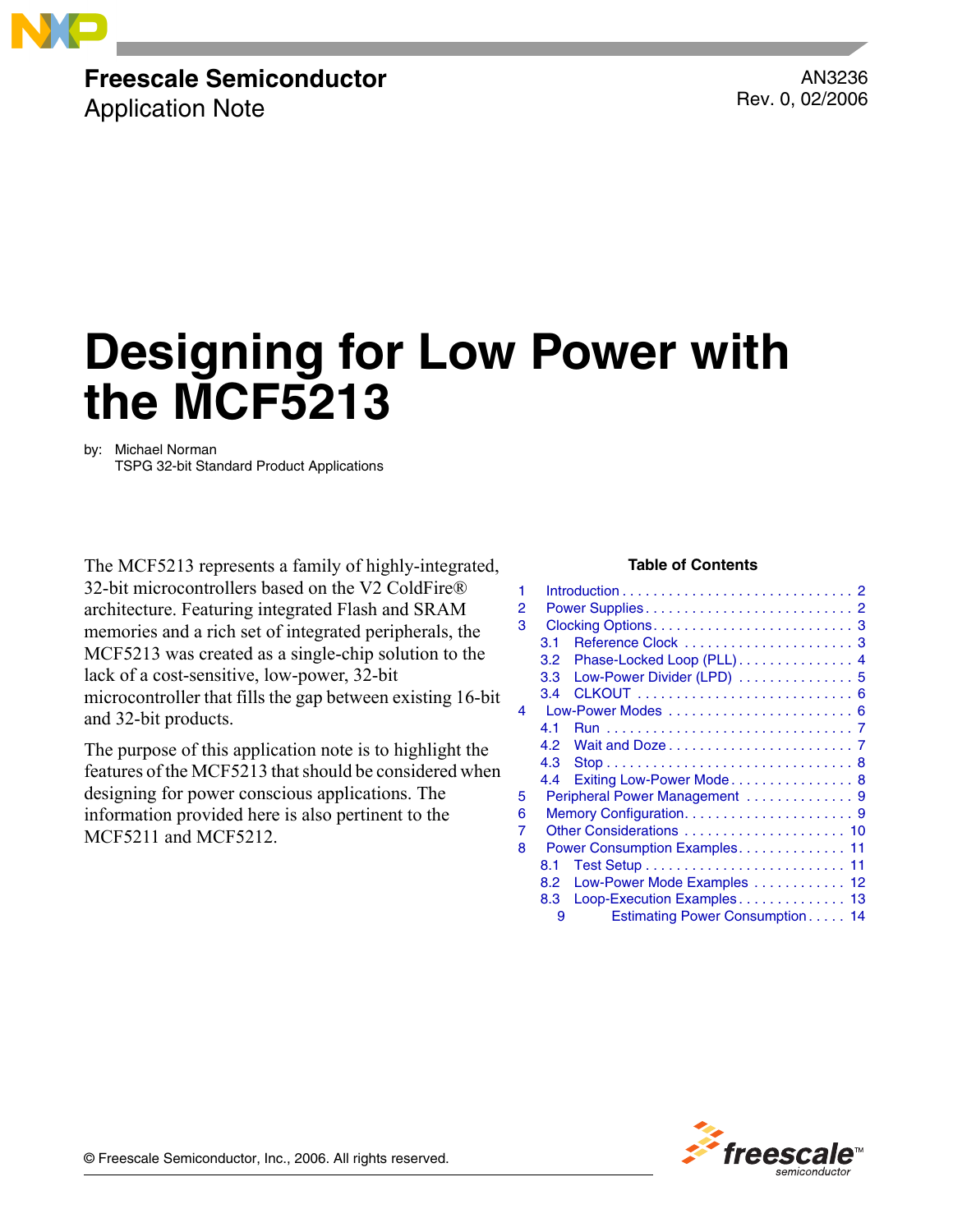

**Introduction**

## <span id="page-1-0"></span>**1 Introduction**

Understanding the power consumption of an embedded processor is an important piece of a new system design. Several factors come into play when estimating the power consumption of a processor: operating frequency, operating voltage, software requirements, I/O activity, and architectural features. The ColdFire architecture offers several features, such as an efficient instruction set and fast interrupt processing that help make it suitable for low-power applications. In addition, the MCF5213 family features peripheral clock gating, dynamically scalable system frequency, and low-power operating modes. This application note details these low-power features and provides some guidelines for estimating the power consumption of an MCF5213 application.

## <span id="page-1-1"></span>**2 Power Supplies**

The total power consumption of the MCF5213 microcontroller is comprised of the power required by the digital logic, I/O pads, PLL, and the analog to digital converter (ADC). The digital power is the power consumed by all the internal digital logic blocks including the CPU, on-chip memories, and integrated peripherals. This component is usually 80% or more of the total chip power. The I/O power is the power consumed by the I/O pads used to drive the microcontroller interface signals to external devices. This component of total power depends heavily on the system design and activity levels. The PLL power is the power consumed by the PLL circuitry and is usually small compared to the total device power.

The total power can be separated into two conceptual power components. Static power refers to the power dissipation that occurs even when the clocks in the system are not active. This power can be attributed to the leakage current that flows from every powered transistor. The static consumption depends on the core voltage and die-junction temperature. Static power increases as temperature increases and may vary from device to device due to fabrication process variations. When an application is active, the static power is a small percentage of the total power. The variance of this component has a larger effect on the total power when the microcontroller is placed into a low-power mode.

Dynamic power is the component of power consumption resulting from signal transitions. The dynamic power in a system is determined by the clock frequencies, the core voltage, and the software running on the device. Temperature and process variation have a minimal effect on the dynamic component of power.

The total power consumed by the MCF5213 is delivered via three power supply inputs, each with the same operating voltage. An on-chip low-power, fixed-voltage regulator provides internal power to the CPU, SRAM, Flash, I/O, and peripherals based on these external supplies.

| <b>Name</b>              | <b>Abbreviation</b>                                 | <b>Function</b>                                                                                          | <b>Operating Voltage</b><br>Range (V) |  |  |
|--------------------------|-----------------------------------------------------|----------------------------------------------------------------------------------------------------------|---------------------------------------|--|--|
| <b>PLL Analog Supply</b> | V <sub>DDPLL</sub><br>$\mathsf{V}_{\textsf{SSPLL}}$ | Isolate the PLL analog circuitry from the normal levels<br>of noise present on the digital power supply. | $3.0 - 3.6$                           |  |  |
| <b>ADC Analog Supply</b> | V <sub>DDA,</sub><br>$\mathsf{V}_{\mathsf{SSA}}$    | Isolate the ADC analog circuitry from the normal levels<br>of noise present on the digital power supply. | $3.0 - 3.6$                           |  |  |
| Digital Supply           | V <sub>DD</sub><br>$V_{SS}$                         | Digital power supply to core, peripherals, and I/O pads                                                  | $3.0 - 3.6$                           |  |  |

### **Table 1. Voltage Supplies**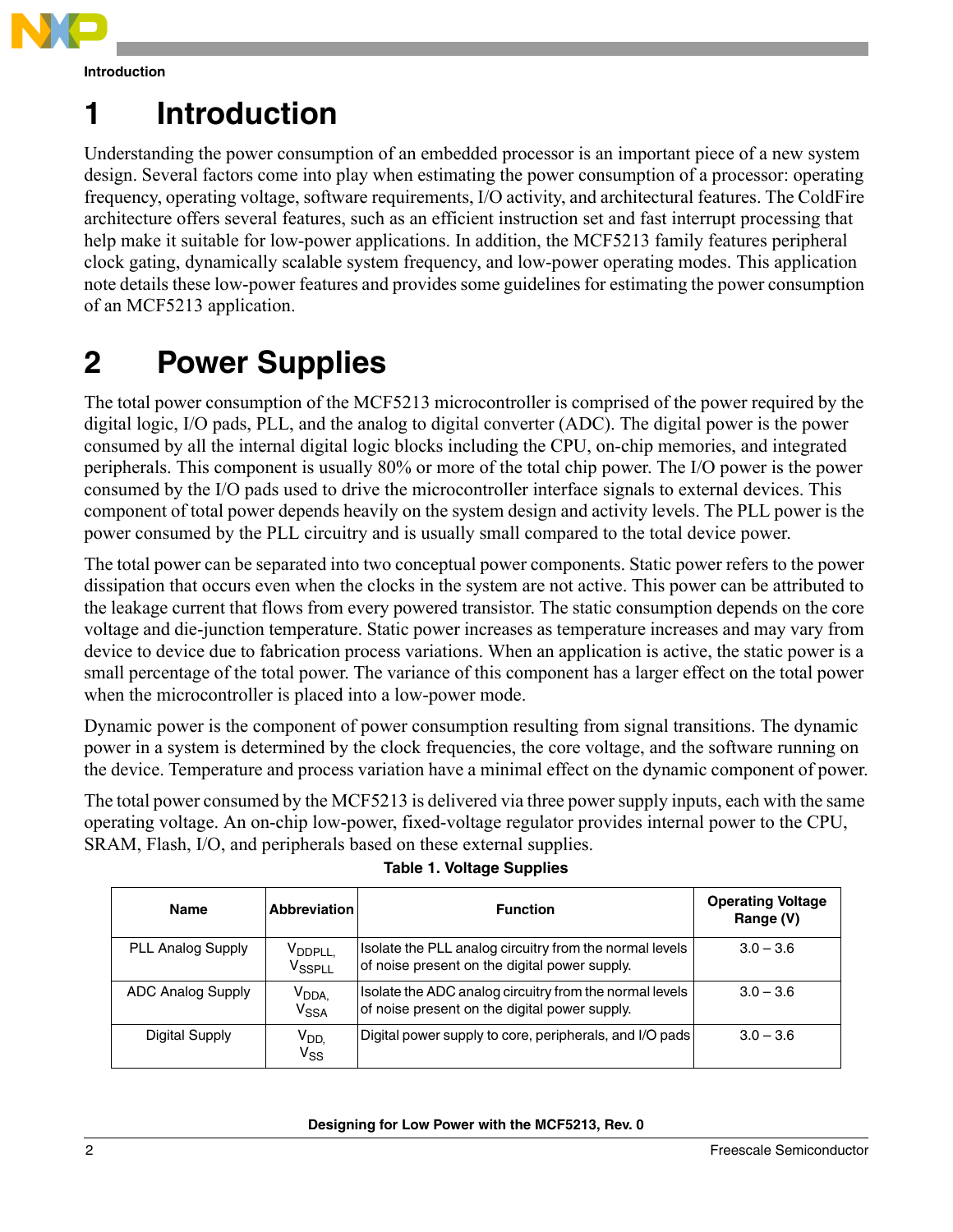

The on-chip voltage regulator features an integrated power-on reset (POR) circuit that monitors the input supply and forces an MCU reset as the supply voltage rises. A low voltage detect (LVD) circuit monitors the supply voltage and can be configured to force a reset or interrupt condition if it falls below the LVD trip point. Please refer to the "Reset Controller Module" section of the *MCF5213 Reference Manual*  (MCF5213RM) for details on the control of the LVD and its associated reset and interrupt.

## <span id="page-2-0"></span>**3 Clocking Options**

The dynamic power requirements of an application depend heavily on the operating frequency of the microcontroller and its integrated peripherals. The MCF5213 supports several features that allow control over the operating frequency. These features include a variety of reference clock inputs, a phase-locked loop (PLL), and a low-power clock divider. The clocking circuitry is diagrammed in [Figure 1,](#page-2-2) and these options are described in the following sections.



**Figure 1. Clocking Options Block Diagram**

## <span id="page-2-2"></span><span id="page-2-1"></span>**3.1 Reference Clock**

<span id="page-2-3"></span>There are three different reference clocks supported by the MCF5213: external oscillator, external crystal, and on-chip oscillator. The CLKMOD0 and XTAL digital inputs are used to determine which reference clock is to be applied, as shown in [Table 2](#page-2-3).

|      | <b>Clocking Mode</b>                |
|------|-------------------------------------|
|      | clock driven by external oscillator |
|      | clock driven by on-chip oscillator  |
| n/a∸ | clock driven by external crystal    |
|      |                                     |

**Table 2. Reference Clock Mode Configurations**

<sup>1</sup> In this mode, the external clock is input on EXTAL  $^2$  In this mode, the YTAL and EXTAL pipe are connected.

In this mode, the XTAL and EXTAL pins are connected to the external crystal circuit.

NOTES: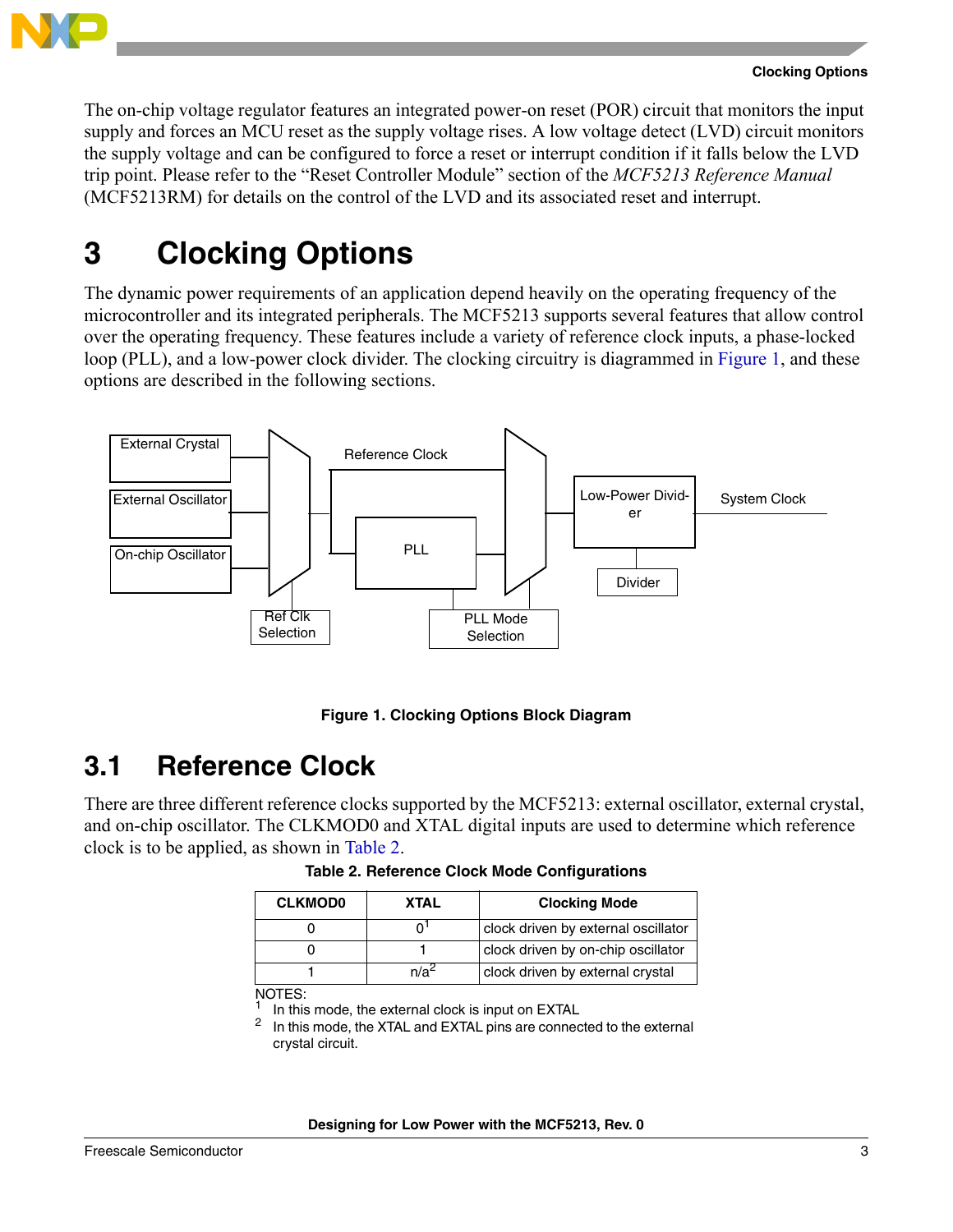

### **Clocking Options**

<span id="page-3-1"></span>The frequency range of the different reference clock modes is shown in [Table 3.](#page-3-1)

| <b>Reference Clock</b>     | <b>Frequency Range (MHz)</b> |
|----------------------------|------------------------------|
| <b>External Oscillator</b> | $0.0 - 80.0$                 |
| <b>External Crystal</b>    | $1.0 - 16.0$                 |
| On-Chip Oscillator         | 8 O                          |

**Table 3. Reference Clock Frequency Ranges**

## <span id="page-3-0"></span>**3.2 Phase-Locked Loop (PLL)**

The MCF5213 features a fully programmable PLL that, when enabled, synthesizes the system clocks. The PLL can multiply a 2 to 10-MHz reference clock by 4x to 18x, provided that the system clock frequency remains within specification. The multiplication factor is determined by the programmable MFD setting. A programmable reduced frequency divider (RFD) can reduce the system frequency by dividing the output of the PLL. With the PLL enabled, the system clock frequency generated by the PLL is determined by the following formula:

### $F_{sys} = F_{ref} \times 2(MFD + 2) / 2^{RFD}$

The state of the CLKMOD1 digital input signal determines the default operation of the PLL following reset. If enabled at system reset, the PLL has a default multiplication factor of 6x. Following reset, the PLL can be enabled and disabled via software, and the MFD and RFD settings are fully programmable.

|  |  |  | <b>Table 4. PLL Reset Configuration</b> |
|--|--|--|-----------------------------------------|
|--|--|--|-----------------------------------------|

| <b>CLKMOD1</b> | <b>PLL Operation</b> |
|----------------|----------------------|
|                | Disabled             |
|                | Enabled              |

<span id="page-3-2"></span>When enabled, the power consumption of the PLL is dependent entirely on the MFD setting. [Table 5](#page-3-2) and [Figure](#page-4-1) show the relationship between the MFD settings and the power consumption on the  $V_{\text{DDPI L}}$  input supply.

### **Table 5. PLL Power Consumption**

| <b>MFD</b> | Power (mW) |
|------------|------------|
| 0          | 4.1        |
| 1          | 5.0        |
| 2          | 6.1        |
| 3          | 7.2        |
| 4          | 8.4        |
| 5          | 9.5        |
| 6          | 10.9       |
| 7          | 12.0       |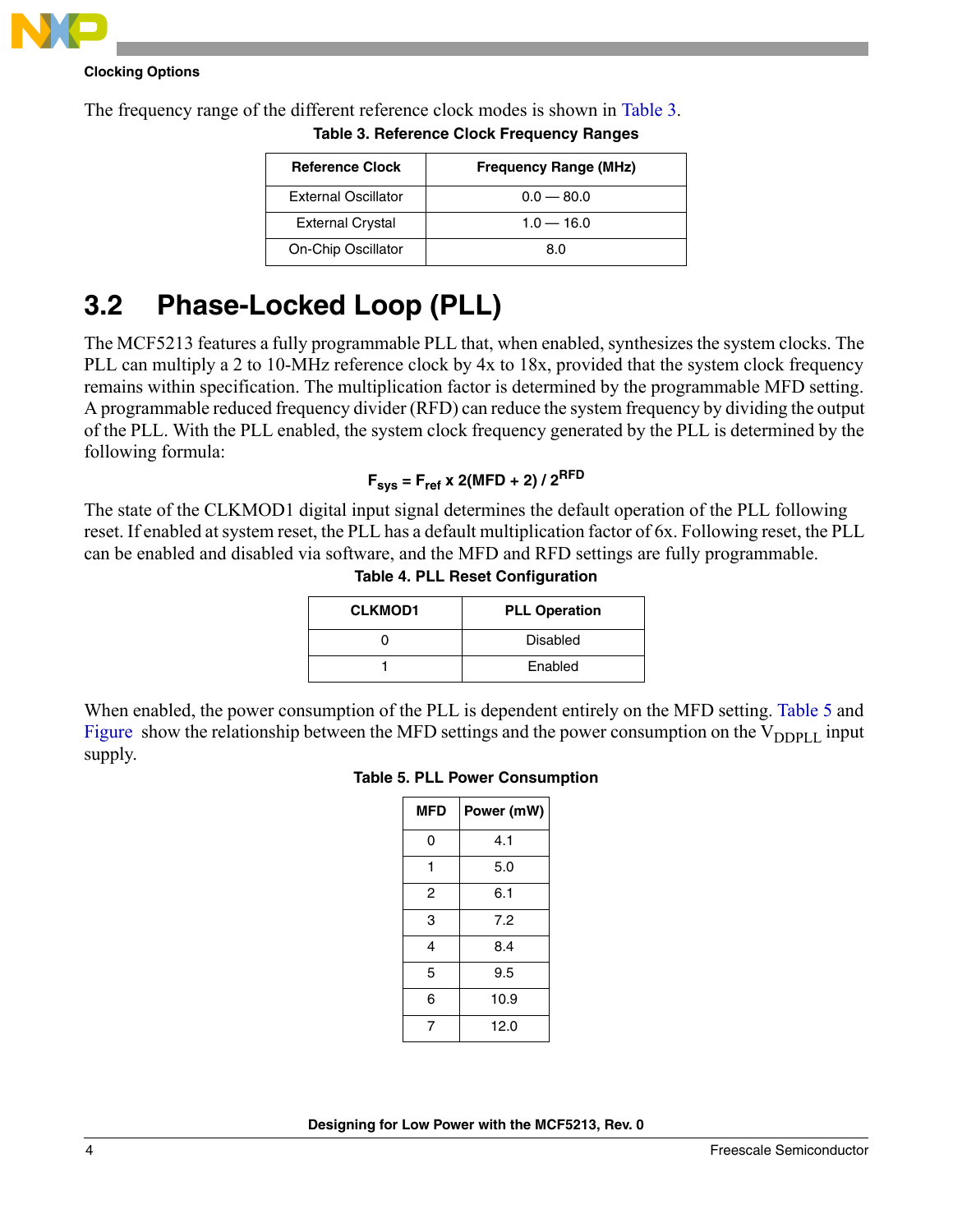<span id="page-4-1"></span>



**Figure 2. PLL Power Consumption**

Note that when the PLL is disabled, the static power consumed on the  $V_{DDPIL}$  supply is about 0.4 mW at room temperature.

### <span id="page-4-0"></span>**3.3 Low-Power Divider (LPD)**

The system clocks of the MCF5213 are fed by the output of a divider circuit known as the low-power divider. If enabled, the LPD clock input comes from the PLL; otherwise, it comes directly from the reference clock. The division factor is a power-of-two number ranging from the default divider of 1  $(2^0)$ to a maximum of 32,768 (215). See the "Clock Module" section of the *MCF5213 Reference Manual*  (MCF5213RM) for details on programming the LPD.

<span id="page-4-2"></span>Many systems only require the processor to operate at high performance levels periodically. Using the LPD, an application can conserve power by scaling the operating frequency to the minimum required by the current task. [Table 6](#page-4-2) shows some example system frequency ranges that can be accomplished using the PLL and LPD.

| <b>Ref Clk (MHz)</b> | Max Sys Clk (MHz) | Min Sys Clk (Hz) <sup>1</sup> |
|----------------------|-------------------|-------------------------------|
|                      |                   | 30.5                          |
| 2                    | 36 <sup>2</sup>   | 61                            |
| 4                    | $72^2$            | 122                           |
| 8                    | 80 <sup>2</sup>   | 244                           |
| 10                   | 80 <sup>2</sup>   | 305                           |
| 16                   | 16'               | 488                           |

NOTES:

PLL disabled <sup>2</sup> PLL enabled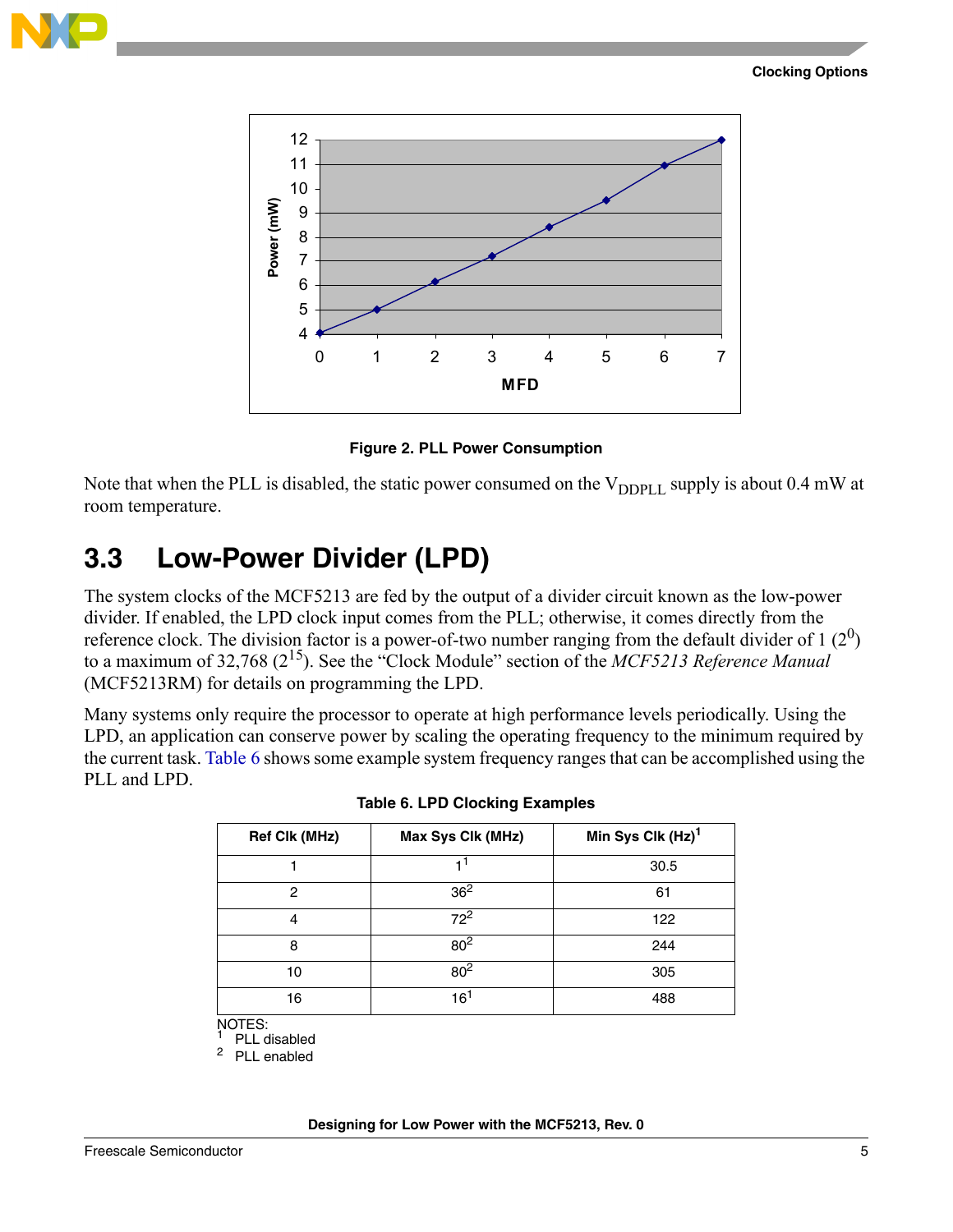

## <span id="page-5-0"></span>**3.4 CLKOUT**

The MCF5213 replicates the system clock and drives it out as the PSTCLK/CLKOUT signal. This signal can be used to clock an external device or as the PSTCLK input to a BDM interface cable. To help save power, this signal should be disabled in systems where it is not required. There are two ways in which the PSTCLK/CLKOUT signal can be disabled:

- 1. Set the DISCLK bit in the SYNCR of the clocks module.
- 2. Boot the processor into JTAG mode via the JTAG\_EN reset configuration signal.

<span id="page-5-2"></span>[Figure](#page-5-2) shows the estimated power consumption on the VDD supply attributed to the CLKOUT signal.



**Figure 3. CLKOUT Power Consumption**

## <span id="page-5-1"></span>**4 Low-Power Modes**

The MCF5213 features four low-power modes that are discussed here and detailed further in the "Power Management" section of the *MCF5213 Reference Manual* (MCF5213RM).

Like all ColdFire processors, the MCF5213 includes the stop instruction in its instruction set. This supervisor (privileged) instruction is used to stop the ColdFire core from fetching and executing instructions. Execution of the stop instruction by the MCF5213 can also put the system into a configurable low-power mode.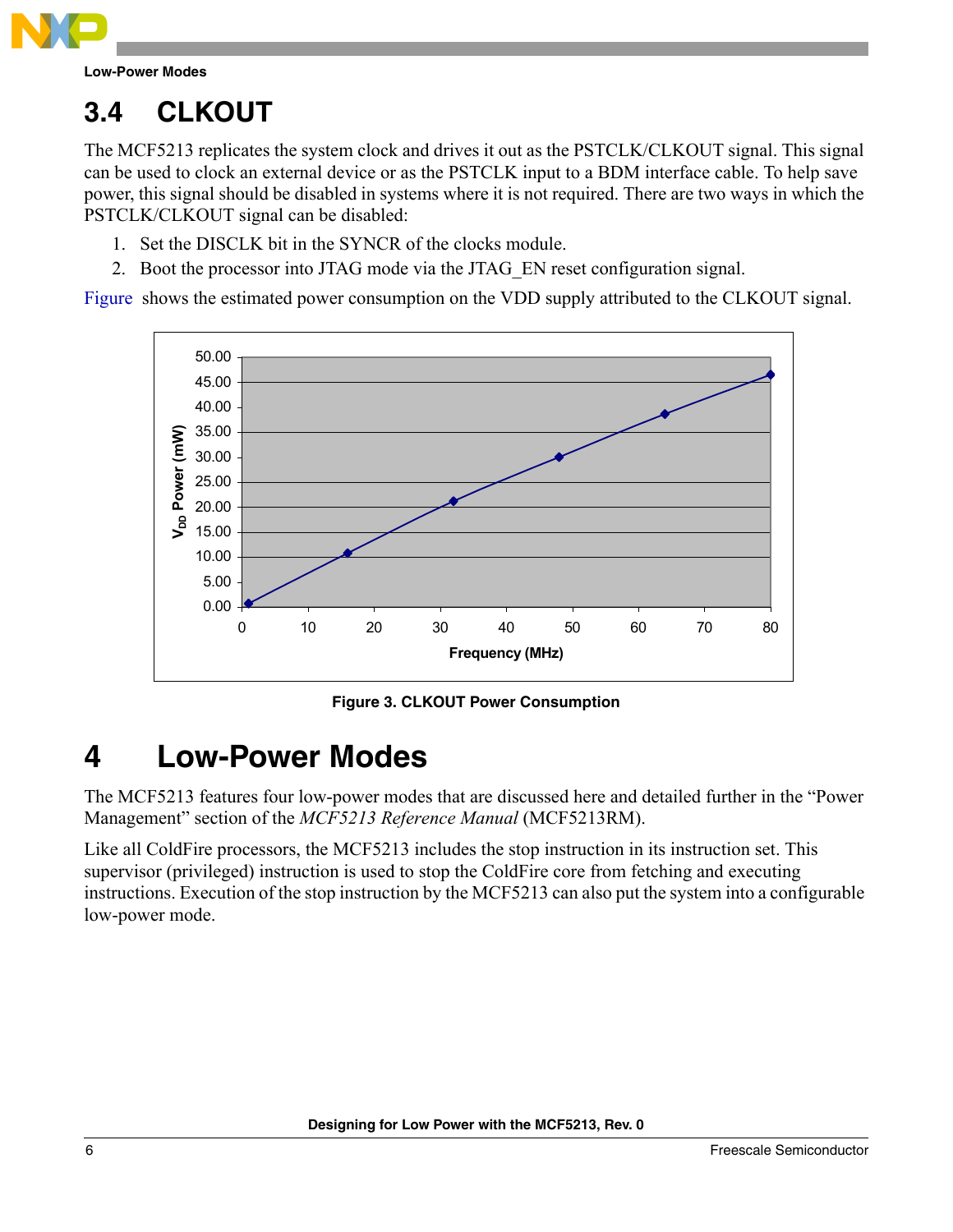

.

#### **Low-Power Modes**

The four low-power modes are run, wait, doze, and stop. The state of the LPCR[LPMD] field determines which low-power mode is entered when the ENBSTOP bit in the LPICR is set and a stop instruction is executed. The LPICR, LPCR, and the various low-power mode settings are shown below.



**Figure 4. Low-Power Interrupt Control Register (LPICR)**



**Figure 5. Low-Power Control Register (LPCR)**

**Table 7. Low Power Modes**

| LPCR[LPMD] | Mode        |
|------------|-------------|
| 11         | <b>STOP</b> |
| 10         | <b>WAIT</b> |
| 01         | <b>DOZE</b> |
| იი         | RUN         |

### <span id="page-6-0"></span>**4.1 Run**

In the run low-power mode, the CPU ceases to fetch and execute instructions; however, no clocks are disabled and power consumption is directly related to the system clock frequency. This mode provides a minimal amount of power savings.

### <span id="page-6-1"></span>**4.2 Wait and Doze**

In wait mode, the CPU is idle and the CPU and SRAM clocks are disabled until a wake-up event occurs. In this mode, all peripherals are still operational and may generate interrupts that will exit the low-power mode.

In doze mode, the CPU and SRAM clocks are disabled just as in wait mode; however, in this mode the programmable interrupt timers (PITs) may be programmed to shutdown (refer to the "Programmable Interrupt Timer Modules" section of the *MCF5213 Reference Manual* for more detail).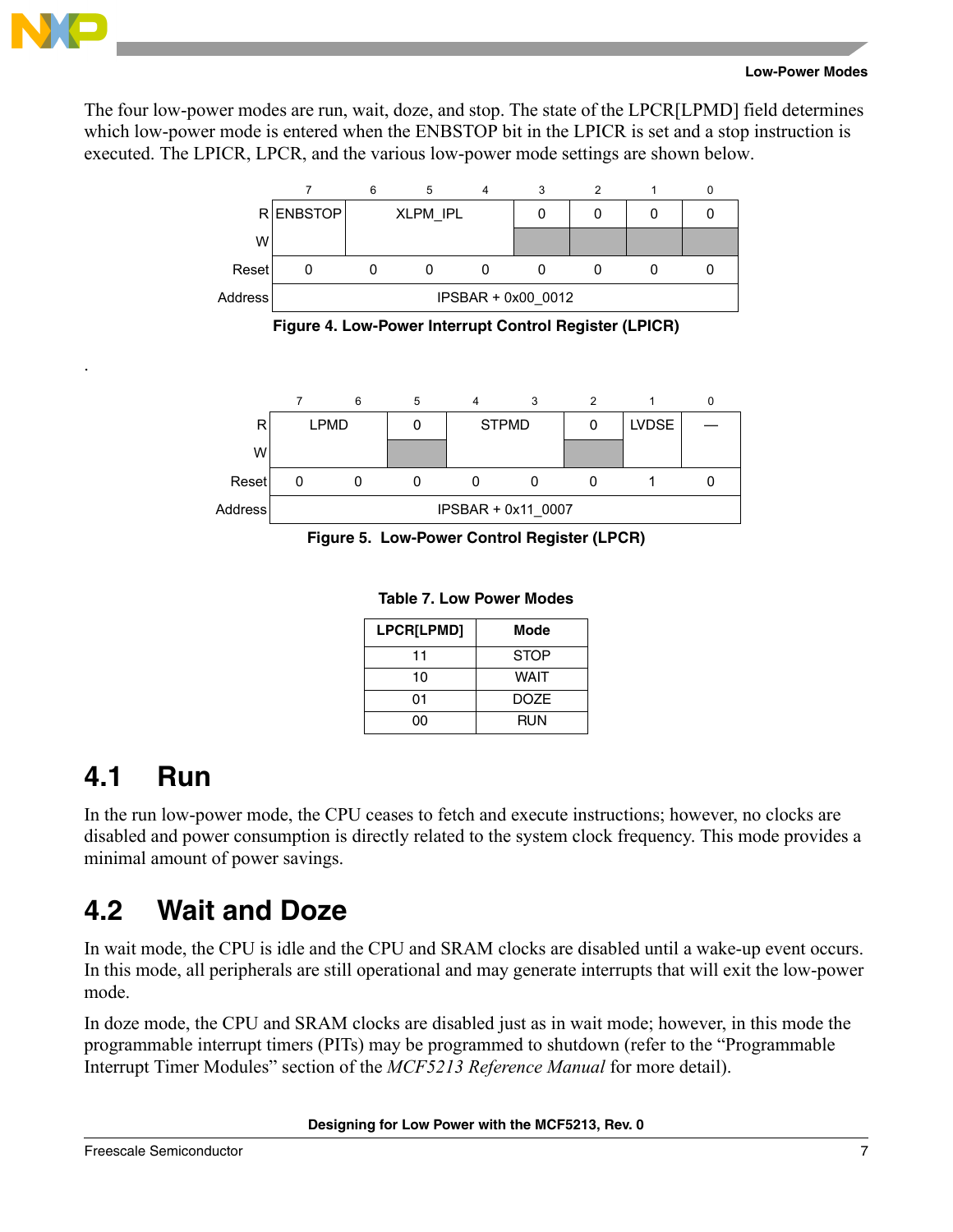

## <span id="page-7-0"></span>**4.3 Stop**

In stop mode, all system clocks are disabled. Therefore, no peripherals are operational and the only interrupt events that can wake the system out of low-power mode are interrupts from external devices (via the edge port).

The peripherals that are in operation should be gracefully terminated prior to entering stop mode. Upon exiting stop mode, most peripherals retain their pre-stop mode status and resume normal operation.

There are several options for enabling and disabling CLKOUT, the PLL, the on-chip oscillator (OCO) or crystal oscillator (OSC), and the low-voltage detect (LVD) logic in stop mode. The various options are shown in [Table 8](#page-7-2).

<span id="page-7-2"></span>

| <b>LPCR[STPMD]</b> | <b>Operation During Stop Mode</b> |                 |            |          |             |  |
|--------------------|-----------------------------------|-----------------|------------|----------|-------------|--|
|                    | <b>System Clocks</b>              | <b>CLKOUT</b>   | <b>PLL</b> | OSC/OCO  | <b>LVD</b>  |  |
| 00                 | <b>Disabled</b>                   | Enabled         | Enabled    | Enabled  | Enabled     |  |
| 01                 | Disabled                          | Disabled        | Enabled    | Enabled  | Enabled     |  |
| 10                 | Disabled                          | <b>Disabled</b> | Disabled   | Enabled  | Enabled     |  |
| 11                 | Disabled                          | Disabled        | Disabled   | Disabled | LPCR[LVDSE] |  |

### **NOTE**

Disabling the PLL and OSC/OCO during stop mode saves power at the expense of a longer wake-up period required for the OSC/OCO to restart and the PLL to lock.

## <span id="page-7-1"></span>**4.4 Exiting Low-Power Mode**

The system will remain in the low-power mode until a wake-up event occurs. Any reset and enabled interrupt request constitute a wake-up event. In order for an interrupt to generate a wake-up event, all the following conditions must be true:

- The priority level of the interrupt request (IRQ) is higher than the value programmed in the LPICR[XLPM\_IPL]. The interrupt level setting of each interrupt request is configured in the interrupt controller module. See the *MCF5213 Reference Manual* for details.
- The priority level of the IRQ is higher than the interrupt level mask setting in the ColdFire core's status register (SR[I]). The desired SR value is programmed as part of the execution of the stop instruction. See the *ColdFire Family Programmer's Reference Manual* for details on the stop instruction.
- The IRQ must not be masked in the interrupt controller.
- The IRQ must be enabled at the module where the interrupt originates.

When in stop mode, all system clocks are disabled and the peripherals are not capable of generating interrupts; only resets and interrupts from an external device (via the edge port) are capable of generating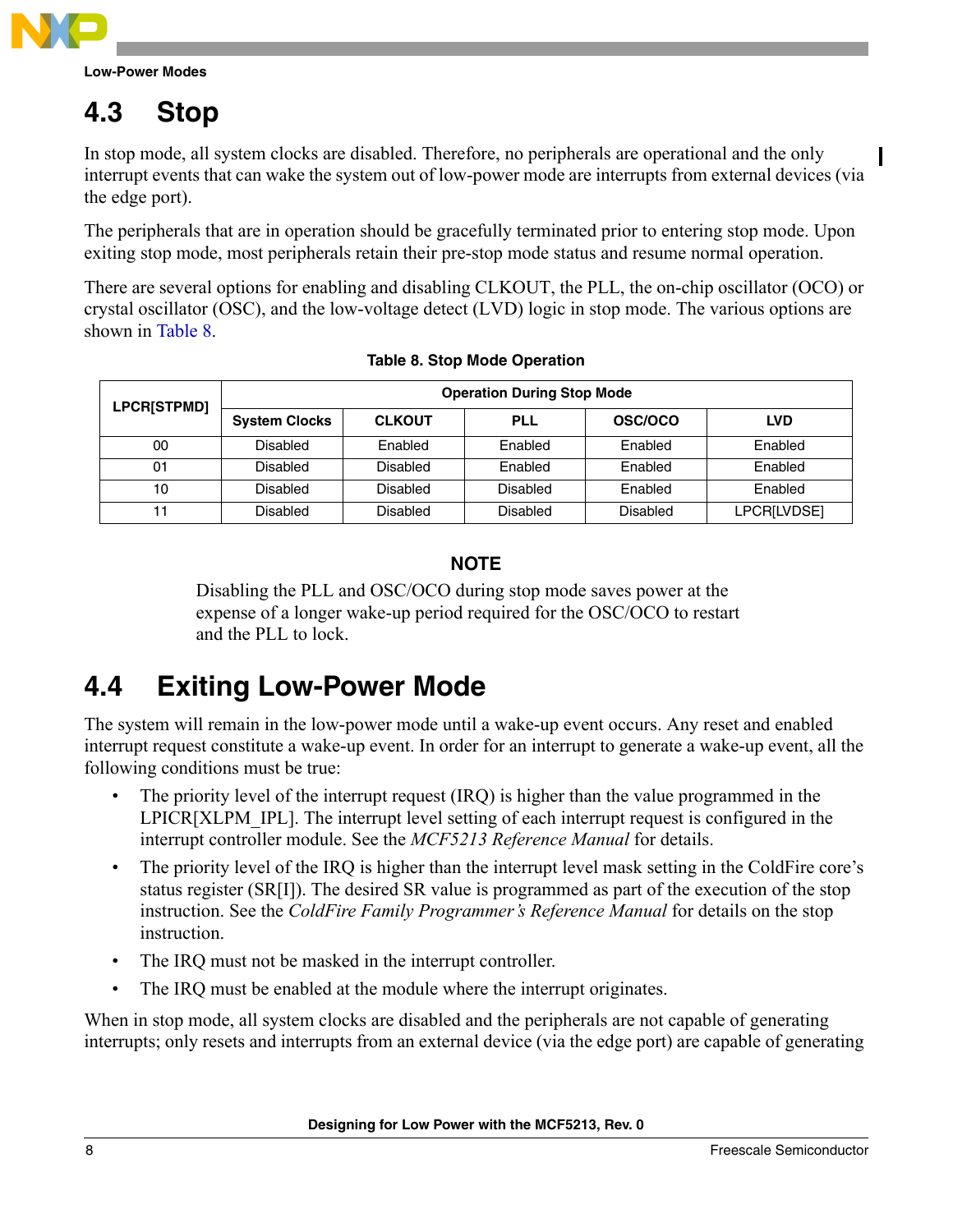

a wake-up event. Since the clock to the edge port will be disabled, the interrupt pins used for wake-up must be programmed to level sensitive instead of edge triggered.

## <span id="page-8-0"></span>**5 Peripheral Power Management**

The MCF5213 provides a means to entirely disable each peripheral individually. This allows an application to conserve power by turning off the clock to peripherals that are not used in the system or to dynamically turn peripherals on and off as needed.

The peripheral power management registers in the clock module control whether the clock to each peripheral is enabled or disabled.

<span id="page-8-2"></span>[Table 9](#page-8-2) shows the approximate power consumption for each of the modules as a function of the system frequency.

| Peripheral   | Power (mW/MHz)       |  |  |  |  |
|--------------|----------------------|--|--|--|--|
| <b>DMA</b>   | 0.12                 |  |  |  |  |
| <b>UARTs</b> | 0.06                 |  |  |  |  |
| $I^2C$       | 0.05                 |  |  |  |  |
| <b>QSPI</b>  | 0.07                 |  |  |  |  |
| <b>DTIMs</b> | 0.04<br>0.04<br>0.01 |  |  |  |  |
| Ports        |                      |  |  |  |  |
| <b>PITs</b>  |                      |  |  |  |  |
| ADC          | 0.05                 |  |  |  |  |
| <b>GPT</b>   | 0.02                 |  |  |  |  |
| <b>PWM</b>   | 0.02                 |  |  |  |  |
| CAN          | 0.06                 |  |  |  |  |

**Table 9. Approximate Peripheral Power Consumption**

## <span id="page-8-1"></span>**6 Memory Configuration**

The MCF5213 is a single-chip solution with no external bus; the only memories to configure are the internal Flash and SRAM memory banks. However, there are some configuration options that should be considered when creating software for a power sensitive application.

The Flash and SRAM memories are configured in the FLASHBAR (a.k.a. RAMBAR0) and SRAMBAR (a.k.a. RAMBAR1) registers respectively. The RAMBARs provide programmable access control attributes for code and data accesses from user and supervisor modes. Power dissipation can be reduced by masking the appropriate accesses. For example, if the SRAM is used only for data operands, setting the mask bits for instruction fetches can decrease power consumption. [Table 10](#page-9-1) shows some typical RAMBAR settings.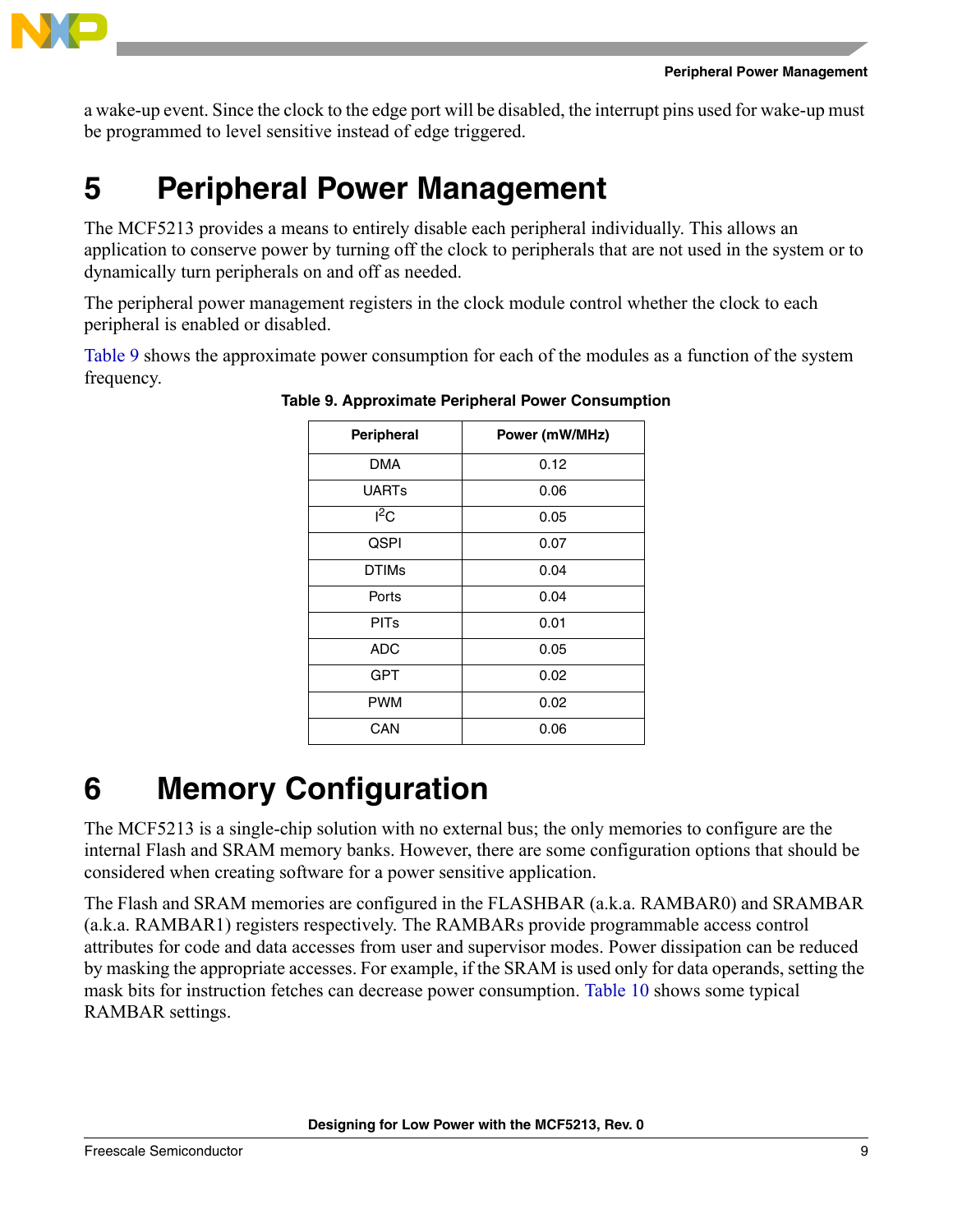

<span id="page-9-1"></span>**Other Considerations**

| Flash / SRAM<br><b>Contents</b> | RAMBARx[7:0] |  |  |  |
|---------------------------------|--------------|--|--|--|
| <b>Instructions Only</b>        | 0x2B         |  |  |  |
| Data Only                       | 0x35         |  |  |  |
| Instructions and Data           | 0x21         |  |  |  |

### **Table 10. Typical RAMBAR Settings**

## <span id="page-9-0"></span>**7 Other Considerations**

The background debug module (BDM) on the MCF5213 is not controlled by the peripheral power management module. However, the largest power consumers in the BDM, the external PST/DDATA signals, do have a software programmable disable feature. The PST[3:0] and DDATA[3:0] signals provide processor status and debug information to an external debugging tool. These signals can be disabled to conserve power once a software application has been debugged and there is no more need for a performance monitoring or run-control tool.

The PST and DDATA signal can only be disabled by setting the CSR[PCD] bit. Software can access this BDM register with the WDEBUG instruction. The code snippet below provides an example. Please refer to the *ColdFire Family Programmer's Reference Manual* for more information.

### **NOTE**

The MCF5213 also provides an ALLPST signal. This signal is the logical AND of PST[3:0] and is used by BDM interface cables to detect when the processor is halted. The ALLPST signal is also controlled by the CSR[PCD] setting.

```
/*********************************************************************
* Assembly code that executes the debug instruction pointed to by the 
* value passed in on the stack
*/
mcf5xxx_exe_wdebug:
_mcf5xxx_exe_wdebug:
    move.1 4(sp), a0
     wdebug.l (a0)
     rts 
                      /*********************************************************************
* C code that uses the WDEBUG functionality to enable/disable the PST
```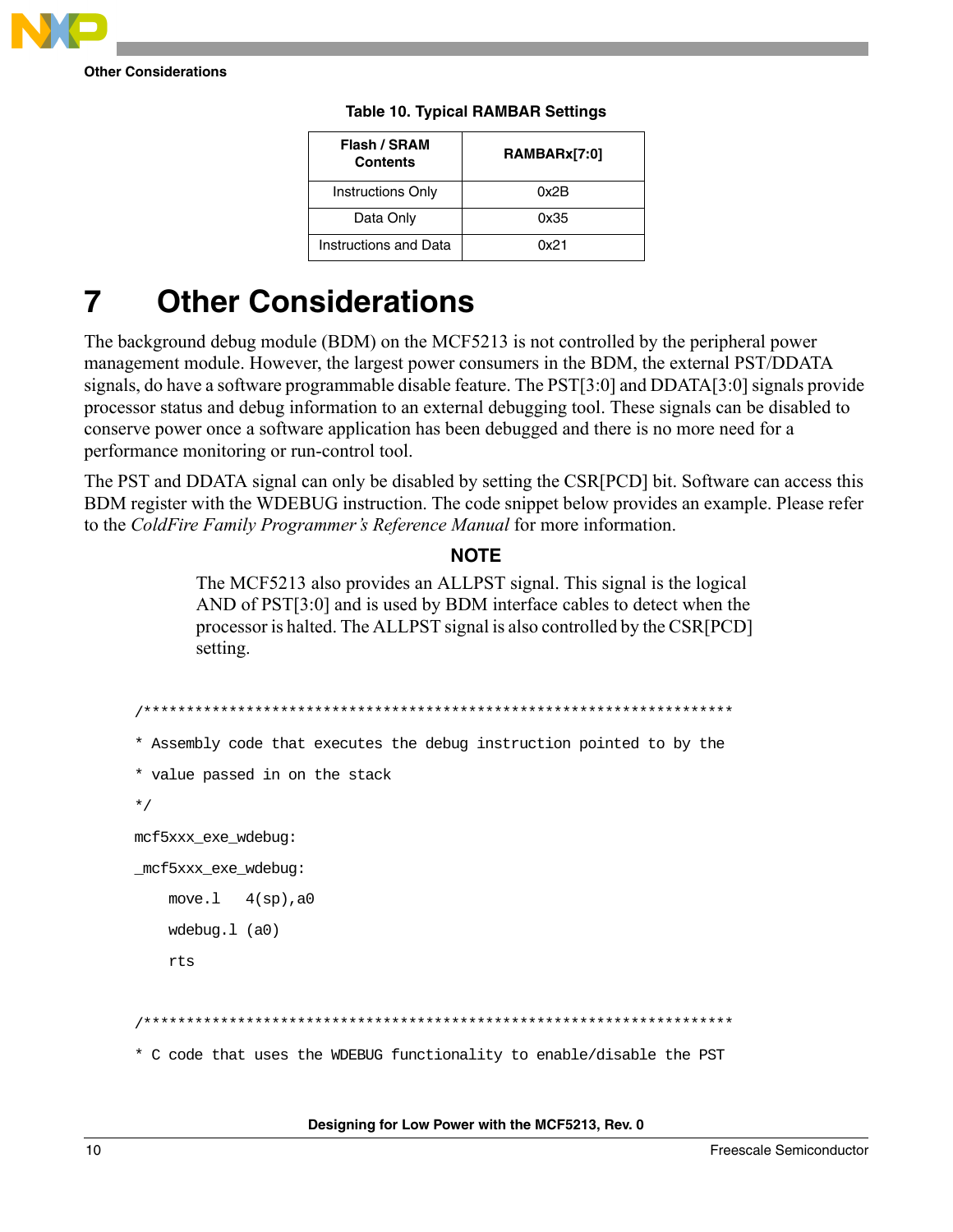```
* and DDATA BDM signals
*/
uint16 wdebug_pstddata_off[] = {0x2C80, 0x0002, 0x0000, 0x0000};
uint16 wdebug_pstddata_on[] = {0x2C80, 0x0000, 0x0000, 0x0000};
void
cpu_pstddata_disable(void)
{
     mcf5xxx_exe_wdebug(wdebug_pstddata_off);
}
void
cpu_pstddata_enable(void)
{
     mcf5xxx_exe_wdebug(wdebug_pstddata_on);
}
              /********************************************************************/
```
## <span id="page-10-0"></span>**8 Power Consumption Examples**

The following sections provide example power consumption data for the MCF5213. These examples can be used to estimate the power consumption of custom applications.

### **NOTE**

All data was collected on a small sampling of MCF5213 devices at room temperature with an operating voltage of 3.30V. Fluctuations in manufacturing process, voltage, and temperature are not reflected in these examples.

### <span id="page-10-1"></span>**8.1 Test Setup**

The examples in the following sections share a common setup:

- The CLKOUT and PST/DDATA signals are disabled.
- Examples executed from SRAM invalidate the FLASHBAR and disable the peripheral clock to the Flash.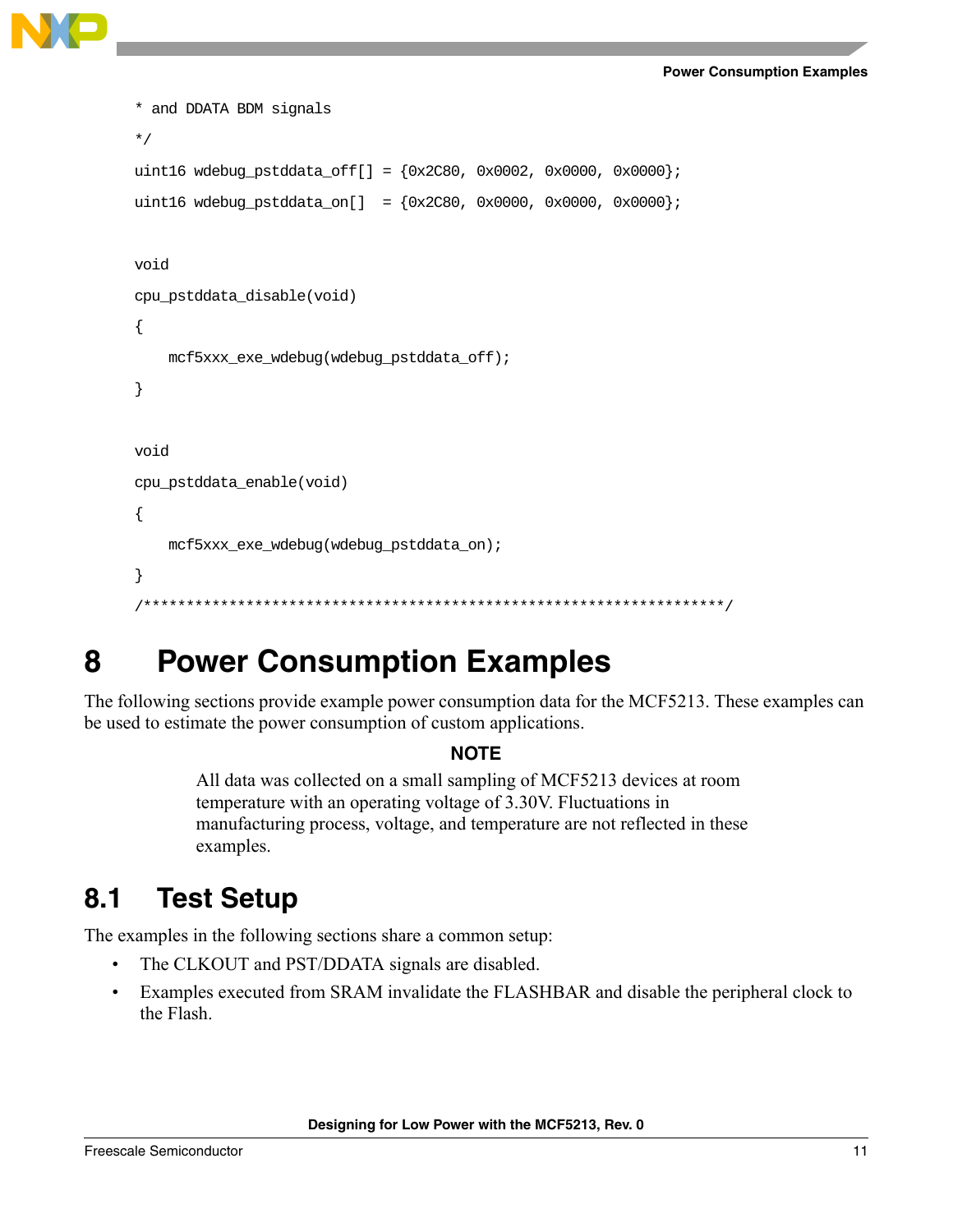

### **Power Consumption Examples**

- Examples executed from Flash enable the FLASHBAR for instruction and data access and enable the SRAMBAR for data access only.
- All peripheral clocks are disabled except for the edge port and interrupt controller (and possibly Flash as specified above).

### <span id="page-11-0"></span>**8.2 Low-Power Mode Examples**

[Table 11](#page-11-1) shows some example power consumption measurements taken on the M5213EVB. Again, note that these measurements were collected on a small sample of MCF5213 devices at room temperature and do not reflect variations due to common factors such as supply voltage and temperature variations. .

<span id="page-11-1"></span>

|             |                        | <b>System Frequency (MHz)</b> |      |      |       |       |       |  |  |
|-------------|------------------------|-------------------------------|------|------|-------|-------|-------|--|--|
|             |                        | 1                             | 16   | 32   | 48    | 64    | 80    |  |  |
| Flash       | <b>RUN</b>             | 13.0                          | 75.7 | 95.0 | 112.1 | 129.8 | 147.0 |  |  |
|             | <b>WAIT/DOZE</b>       | 12.4                          | 67.3 | 78.8 | 88.0  | 98.0  | 107.7 |  |  |
|             | STOP 0 & 1             | 8.4                           | 9.9  | 11.7 | 13.4  | 15.5  | 17.4  |  |  |
|             | STOP <sub>2</sub>      | 7.1                           |      |      |       |       |       |  |  |
|             | STOP 3 (LVDSE = 1)     | 6.1                           |      |      |       |       |       |  |  |
|             | STOP 3 (LVDSE = 0)     | 0.23                          |      |      |       |       |       |  |  |
| <b>SRAM</b> | <b>RUN</b>             | 9.1                           | 25.2 | 42.4 | 59.1  | 76.3  | 93.2  |  |  |
|             | <b>WAIT/DOZE</b>       | 8.6                           | 17.3 | 26.9 | 36.2  | 45.8  | 55.4  |  |  |
|             | STOP 0 & 1             | 8.1                           | 9.6  | 11.5 | 13.1  | 15.1  | 17.2  |  |  |
|             | STOP <sub>2</sub>      | 6.8                           |      |      |       |       |       |  |  |
|             | STOP 3 (LVDSE = $1)^2$ | 5.8                           |      |      |       |       |       |  |  |
|             | STOP 3 (LVDSE = $0$ )  | 0.13                          |      |      |       |       |       |  |  |

**Table 11. Power Consumption in Low-Power Modes<sup>1</sup>**

NOTES:

<sup>1</sup> Data shown is in mW on the V<sub>DD</sub> supply voltage  $\frac{2}{1}$  JVDSF is the enable bit for the low-voltage deter

LVDSE is the enable bit for the low-voltage detector. Refer to section [4.3.](#page-7-0)

The CLKOUT signal is disabled by our common test setup. Stop modes 0 and 1 are identical, because the status of CLKOUT is the only difference between the two. Similarly, the wait and doze modes are identical, because the peripheral clock to the PITs is disabled.

Stop modes 2 and 3 eliminate all sources of dynamic power and thus are not dependent on the system clock frequency. A graph of power consumption versus frequency for the remaining modes is shown in [Figure](#page-12-1) .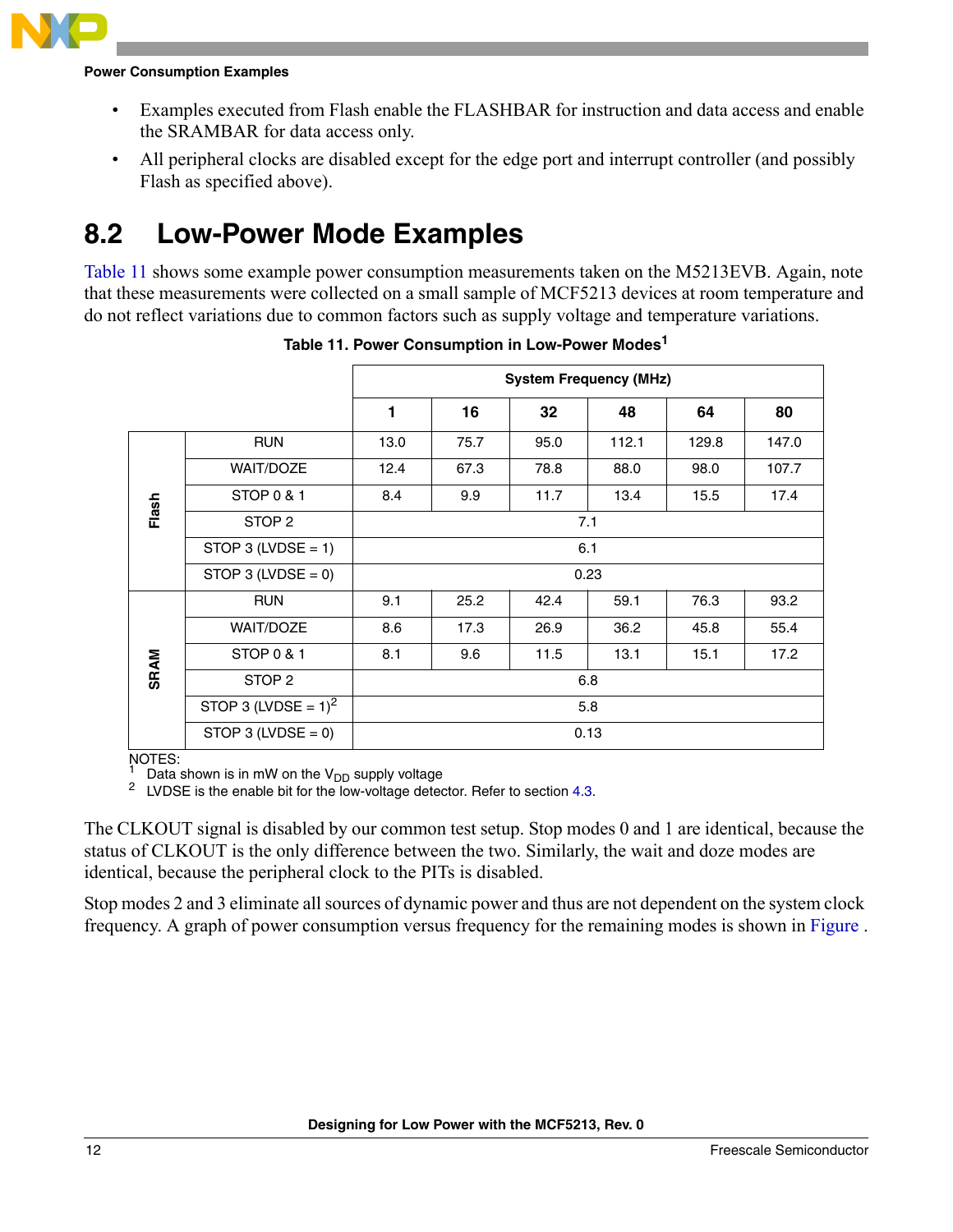

<span id="page-12-1"></span>

**Figure 6. Power Consumption of Low-Power Modes**

### <span id="page-12-0"></span>**8.3 Loop-Execution Examples**

[Figure](#page-13-1) shows the power consumed while the ColdFire core executes some simple loops. These two loops, NOP and while(1), serve as good bounds for the minimum and maximum power consumed when the CPU is active.

Execution of the NOP instruction performs no operation. However, the NOP instruction does not begin execution until all pending bus cycles have completed, thus synchronizing the pipeline and preventing instruction overlap. Therefore, execution of this single instruction requires multiple clock cycles and is a very inefficient use of the CPU. For this reason, the NOP loop is a good approximation of a lower bound for the power consumed by the CPU when it is not in a low-power mode. The assembly code for the NOP loop used in this example is:

loop: nop nop nop nop bra loop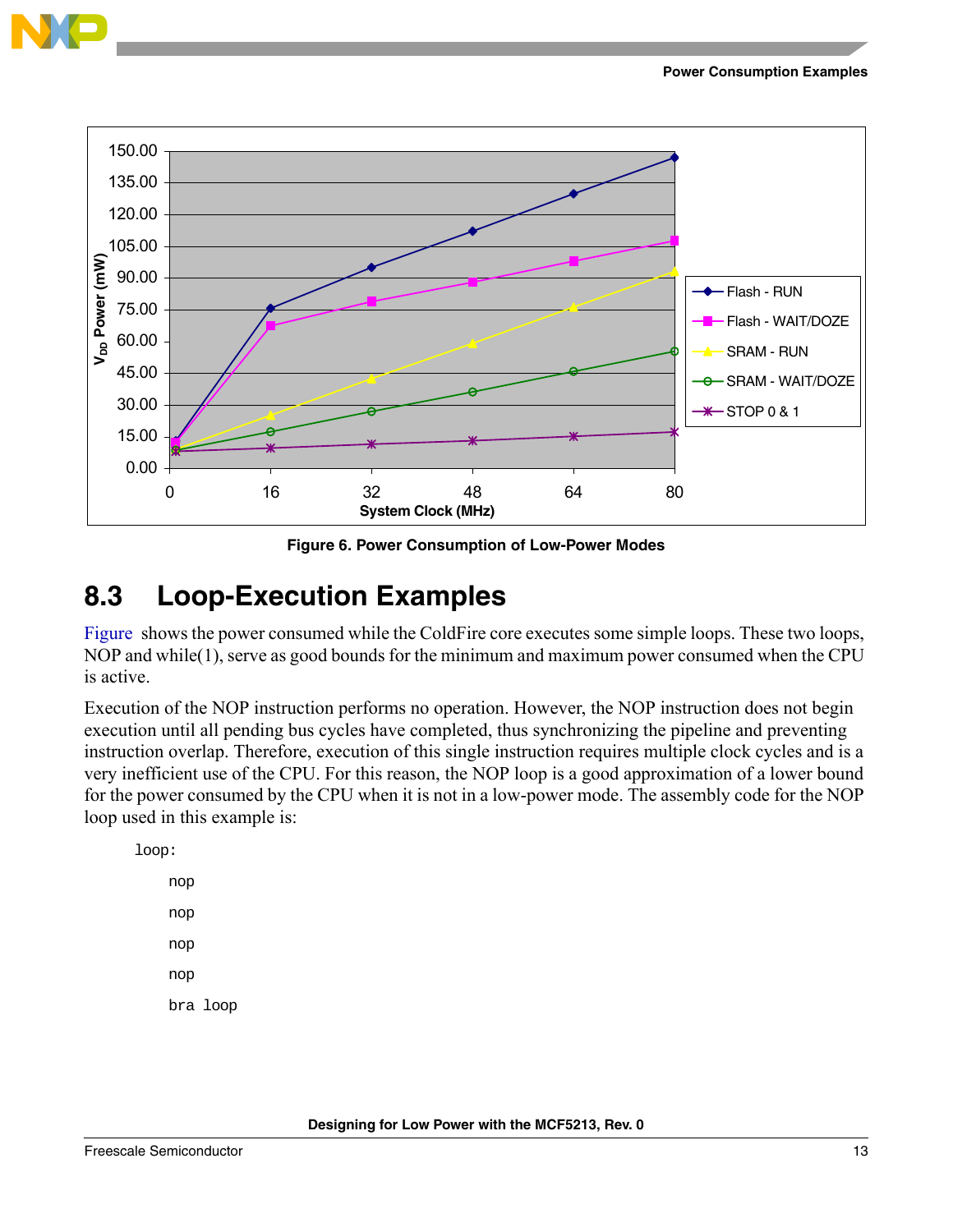

### **Estimating Power Consumption**

The while(1) loop on the other hand consists of a single branch instruction that loops back to itself:

loop:

bra loop

Each loop iteration requires only two clock cycles and requires no operand fetches. This tight loop is very efficient and can be used as a reasonable approximation of an upper bound for the CPU power consumption.

<span id="page-13-1"></span>

**Figure 7. Loop Execution Power Consumption**

## <span id="page-13-0"></span>**9 Estimating Power Consumption**

The examples provided in the previous section are very simple. However, they can be used to generate power consumption estimate for a custom MCF5213 application.

The loop execution examples above can be used to bound the power consumed by the ColdFire core, the interrupt controller, the external interrupts, and the Flash. Add to that the consumption of each enabled peripheral at the desired operating frequency (refer to [Table 9](#page-8-2)), and the result is the power consumed from the  $V_{DD}$  supply in an active configuration.

The application should make use of the low-power modes for any periods of inactivity. Using the same peripheral consumption data (if applicable) along with the low-power mode estimations will provide the power consumed from the  $V_{DD}$  supply in an inactive configuration.

The average  $V_{DD}$  power consumption could then be estimated using the percentage of time spent in each configuration and the estimated consumption of those configurations.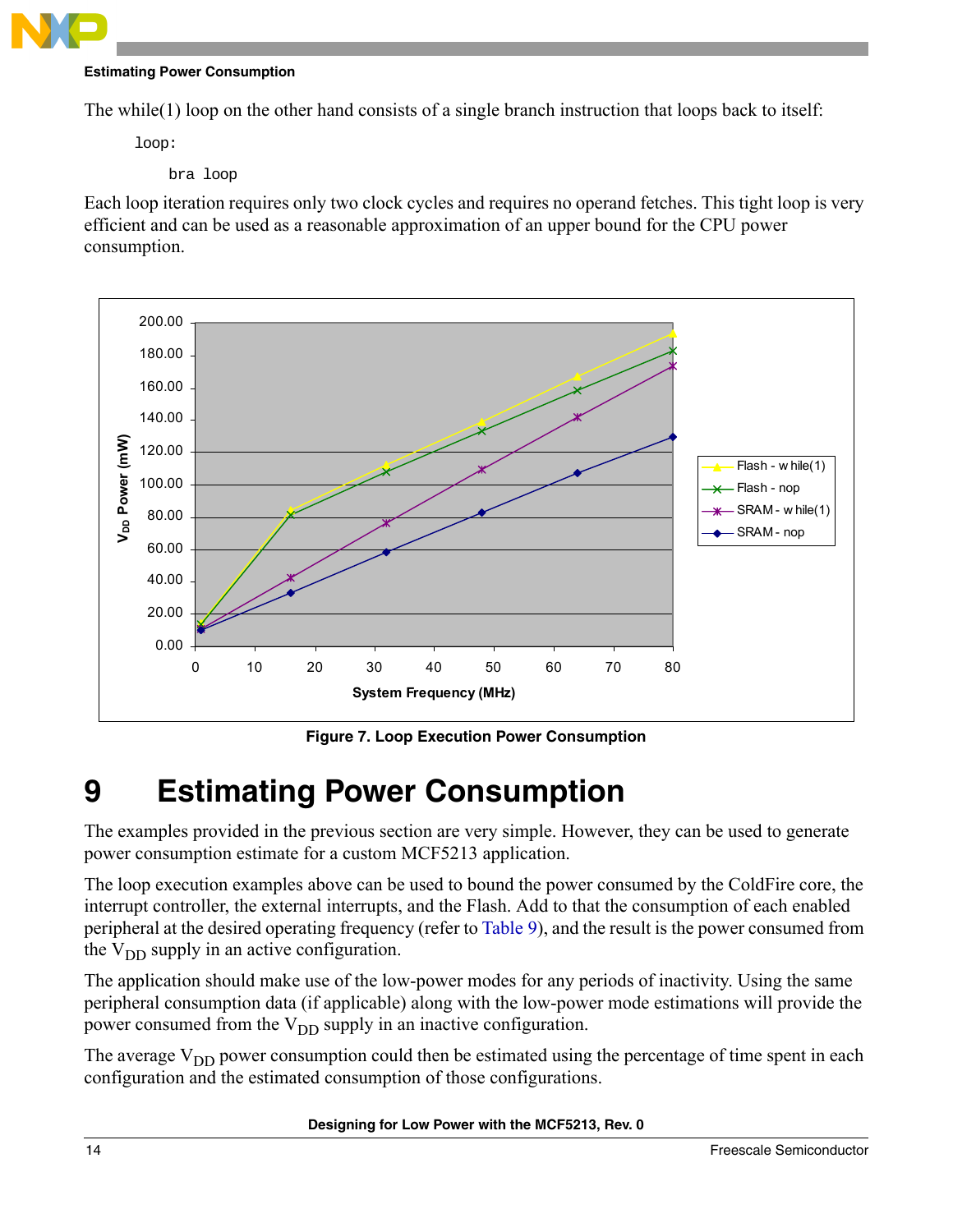

### **Estimating Power Consumption**

Similarly, the average PLL supply consumption can be estimated for all configurations.

Finally, the total power consumed by the custom application is simply the sum of the power consumed from each power supply.